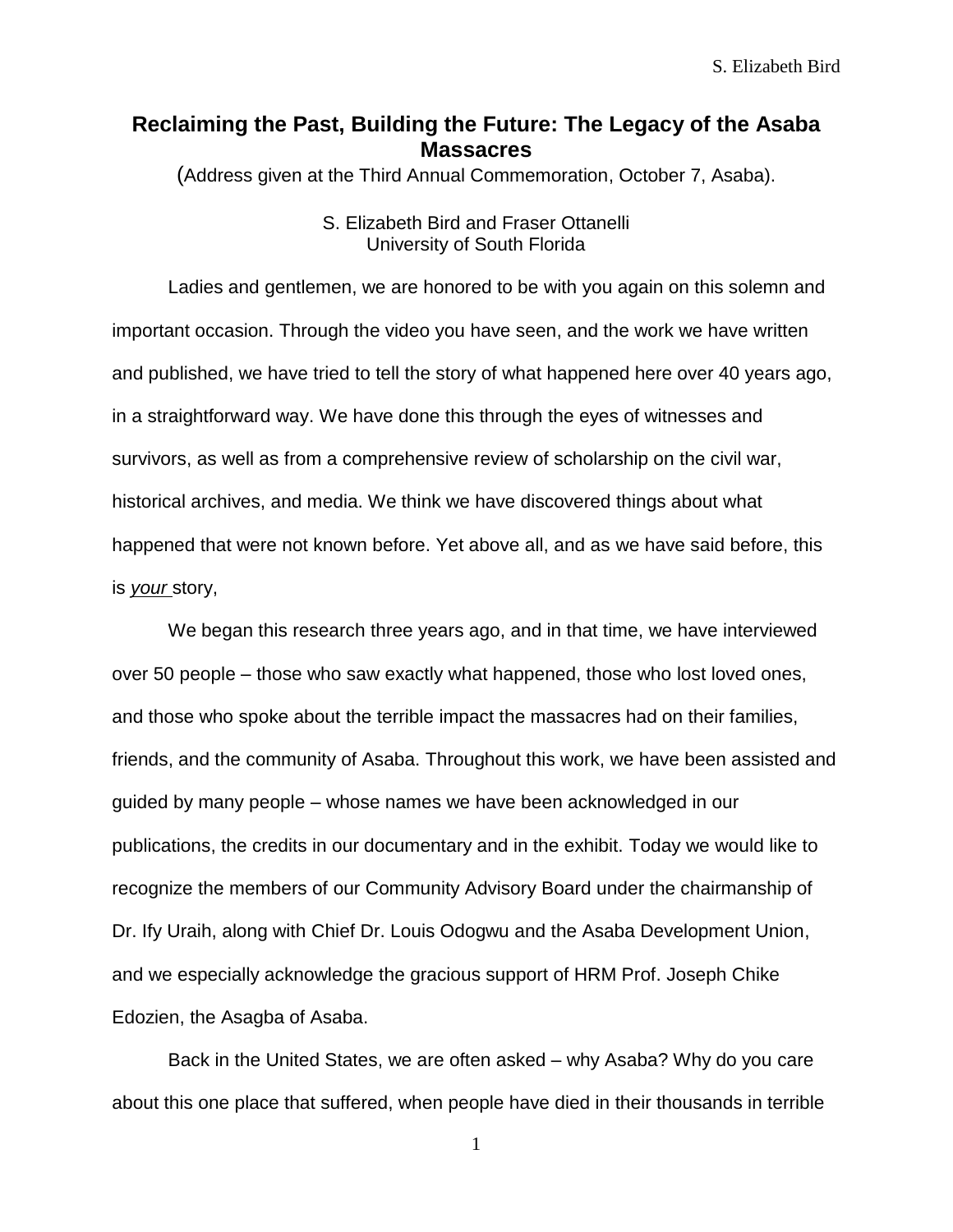events. Indeed, millions died in the Nigerian Civil War alone. So why Asaba? The more we have learned about the killings at here, the more we are able to begin answering that question.

Perhaps most important, Asaba's position in the Civil War put the town in a unique position – caught between the Biafrans to the east, and the federation of Nigeria to the West. Asabans were kin to Biafrans, but basically committed to Nigeria. The great Wole Soyinka, who was imprisoned at that very time, wrote in his prison memoir that the Midwest Igbos were "the most vulnerable Nigerians," -- that's why we chose that title for our video and museum exhibit. The Biafrans put Asaba at risk when they crossed into the Midwest, and then retreated, leaving the vengeful troops in Asaba. The federal troops, instead of protecting the innocent civilians who stood in their way, rampaged among them, killing, looting, and burning – and taking revenge for what they saw as past injustices.

Even government statistics tell the story. Before the war, Asaba was officially listed as a town, with perhaps 20,000 inhabitants. In 1969, it had disappeared from the official town listings – there were not enough homes or people left. And yet, the story of Asaba was not told, except by those who experienced it. Government newspapers either described a triumphant victory, or ignored the advance through Asaba altogether. Foreign reporters were absent, and only vague reports emerged. One reporter from the *Times* of London took a roll of film in Asaba about a week after the massacre, recording the devastation. We use these photos in our video and exhibit. The reporter himself, however, had no idea about the massacre – he simply believed the townspeople had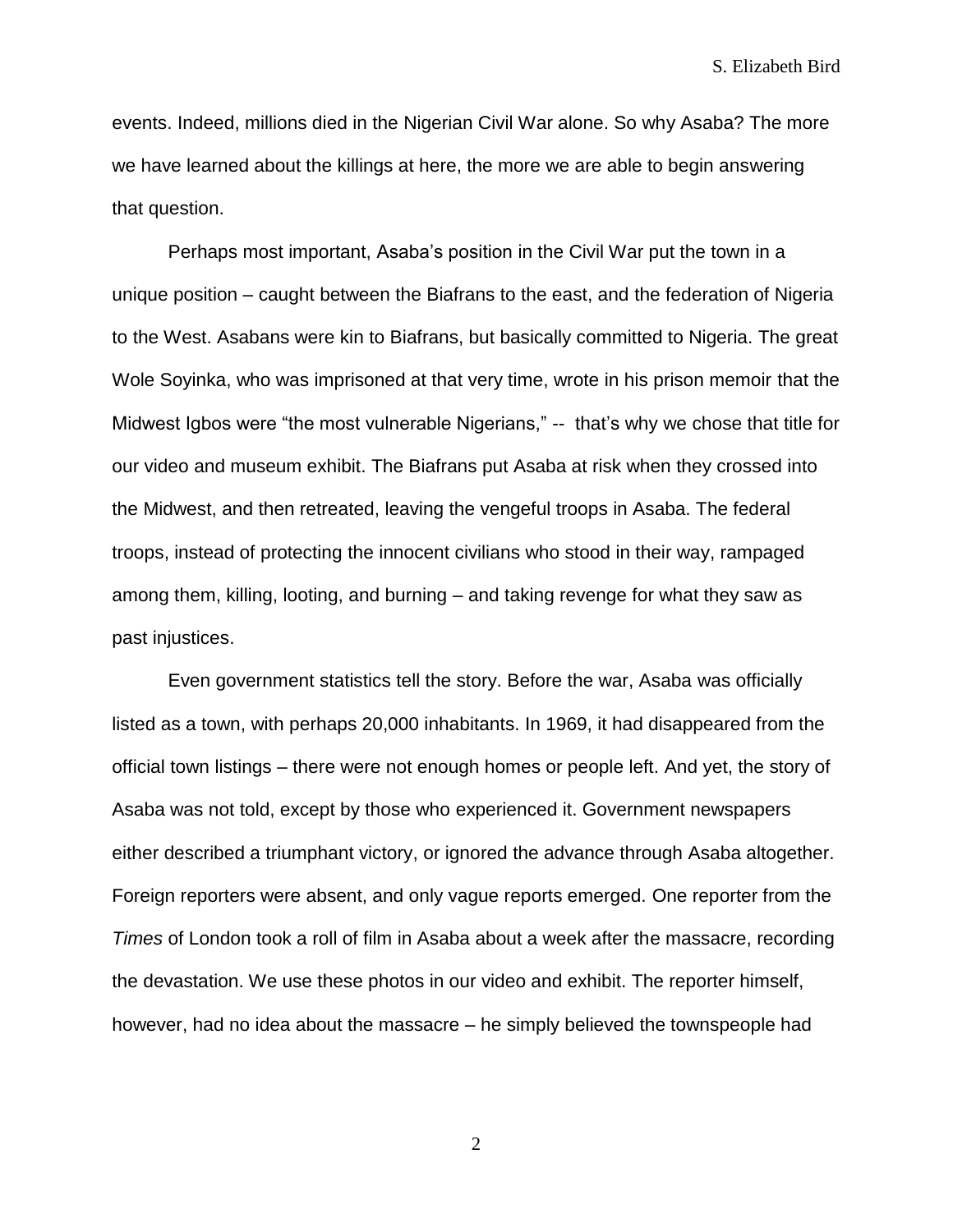fled. In Britain, letters sent to authorities, reporting what happened, were denied and not investigated.

This is a reason why telling the story of Asaba is important. This atrocity happened, and yet it has been suppressed. And as experts tell us, in order to have reconciliation, resolution, and justice, there *must* be some official acknowledgement of victimization. Only then can suffering be validated and education may begin. So perhaps above all, it is important that Nigeria and the world realize that this event truly happened. The dozens of testimonies we have collected, as well as those made earlier at the Oputa Panel and elsewhere, provide indisputable evidence.

Secondly, it is important that the recovery of the truth serves to create a spark for peaceful dialog and future action. There is now an opportunity for true transitional justice for Asaba, where the 2001 Oputa Panel failed. What can be accomplished by telling the story? Many atrocities have happened around the world, and many scholars have written about what these terrible events have in common. One writes that atrocities result in "the destruction of remembrance … and lives and dignity." Another argues that reclaiming history is a form of liberation because "suppressing open debate actually lays the foundation for further societal violence." Yet another notes that communities in which there is formal validation of memory (as we are doing today) are stronger than those in which silence prevails.

At one level, telling the story simply offers acknowledgement, as many people we interviewed said. Another important outcome is the lessons that can be learned about the destructive consequences of violence. The Asaba massacres were ultimately a product of the same ethnic hostility that simmers today in Nigeria. But they were not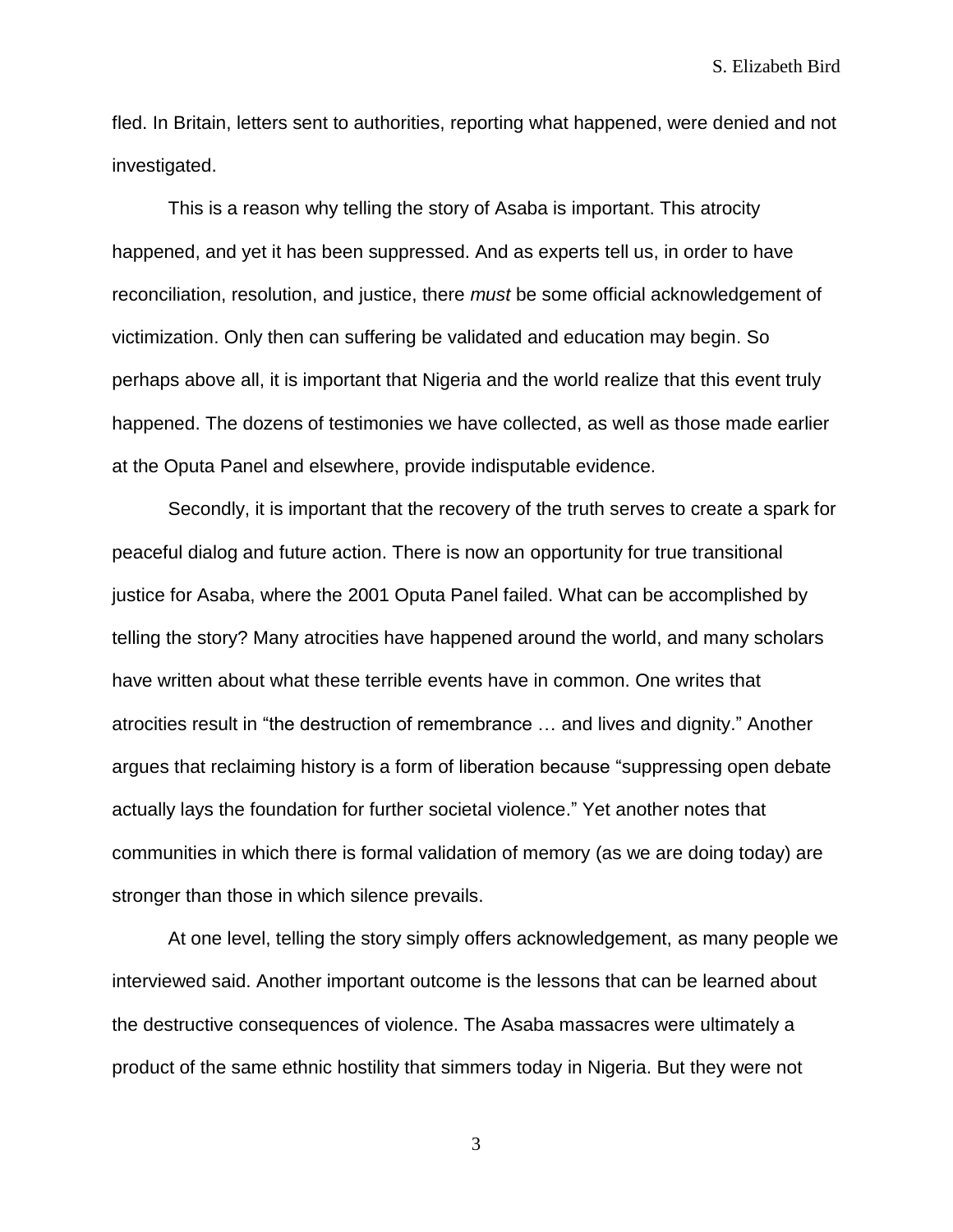S. Elizabeth Bird

inevitable -- they resulted from the decisions of leaders, individuals and communities.

We have heard so many stories of brutality and cruelty. And at the same time, we have heard some stories of a different kind. Those who work in the transitional justice field speak of "Upstanders." Upstanders are those people who make difficult and dangerous decisions, often at great cost to themselves. There were upstanders among the perpetrators in Asaba. We were told of many soldiers who rose above the horror happening around them. Some warned people to escape, some were shot when they refused an order to kill, some took whole families out of harm's way, or stayed with them as guardians. These stories make us think. Why is it that some people have the strength of character to resist, and not be swept up in the hatred and greed that carried their fellow-soldiers along? There are always people who stop and say – "No More!" even when those around them continue the slaughter.

As we look to the future, this is what we should contemplate. And this is being done all over the world – in Rwanda, Sierre Leone, Cambodia, Indonesia, El Salvador. Transitional justice groups, such as the New York-based "Facing History and Ourselves, are working to bring those together who have been enemies, and explore universal themes of human behavior, choice, and decision making.

We believe that confronting the violent past is a critical step in the process of transition to a more just society. More than 40 years after its Civil War, and the denial of Midwest Igbo suffering, Nigeria still struggles with the legacy of violence. But it is never too late to address historical misrepresentations and invite dialog. Again, we invoke the great Wole Soyinka. He speaks about the importance of creating what he calls a transitional space after violence: "At such rare moments, memory ceases to be a